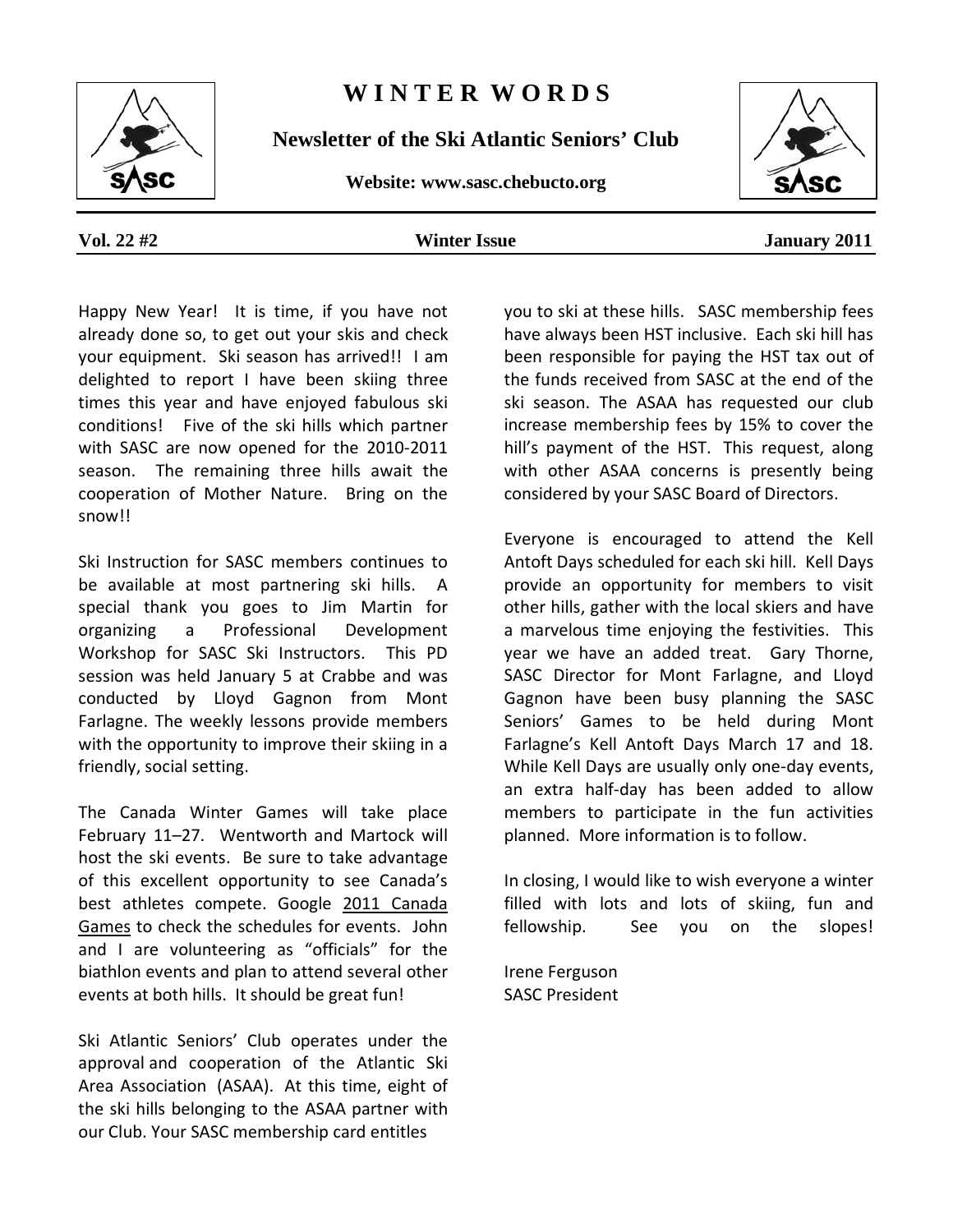# **SASC DIRECTORS – SKI HILLS**

# **KELL ANTOFT DAYS 2011**

| Ben Eoin              | Paul Black<br>902-828-3103                  | Ski Martock                                                                                                                                       | January 26    |
|-----------------------|---------------------------------------------|---------------------------------------------------------------------------------------------------------------------------------------------------|---------------|
| Ski Martock           | John Pierce                                 | <b>Ben Eoin</b>                                                                                                                                   | February 23*  |
|                       | 902-765-3055                                | Ski Wentworth                                                                                                                                     | March 10      |
| Ski Wentworth         | Lorraine Haley<br>902-897-2511              | Poley Mountain                                                                                                                                    | March 15      |
| Poley Mountain        | <b>Andre Chartrand</b><br>506-856-8992      | <b>Crabbe Mountain</b>                                                                                                                            | March 16      |
|                       |                                             | <b>Mount Farlagne</b>                                                                                                                             | March 17 & 18 |
| Crabbe Mountain       | Don Buck<br>506-457-9485                    | *Note the change in date for Ben Eoin                                                                                                             |               |
| <b>Mount Farlagne</b> | Gary Thorne                                 | <b>NAME TAGS</b><br>If you have misplaced your name tag or<br>like to have an extra one, they can be of<br>at a cost of \$7.50 which includes the |               |
| Sugarloaf<br>Ski Park | 506-735-8542<br>John Murley<br>902-477-3217 |                                                                                                                                                   |               |

REFUND POLICY RE MEMBERSHIP **CANCELLATION** 

The amount of \$170 will be refunded only in the event of an injury or illness that prevents the Member from participating in skiing. The request for refund must be in writing outlining the circumstances, enclosing the skiing membership card and be received by the Registrar by January 15.

Ir would btained at a cost of \$7.50 which includes the cost of shipping from:

Metaline Graphics, Box 68, 65 Hwy #3, Hubbards, NS B0J 3T0 Tel – (902) 857-9109 E-Mail **[artwork@metalinegraphics.com](mailto:artwork@metalinegraphics.com)**

Ski Atlantic Seniors' Club is pleased to announce purchases from Mark's Work Warehouse may be embroidered with the SASC logo for a nominal fee (just \$5.25 to \$5.75). Present your SASC membership card at any Mark's Work Warehouse and give the SASC account number #00245384. Most purchases will receive a 10% discount. Individual orders may be made, with the exception being ball caps which must be ordered in lots of 12 or more. The embroidery machines must be reconfigured to embroider them. Anyone wishing to order a ball cap for \$ 4.99 plus embroidery and shipping fees, please email Irene Ferguson **(john\_irene\_ferguson@yahoo.ca)** These ball caps are very nice and are similar to those available two years ago.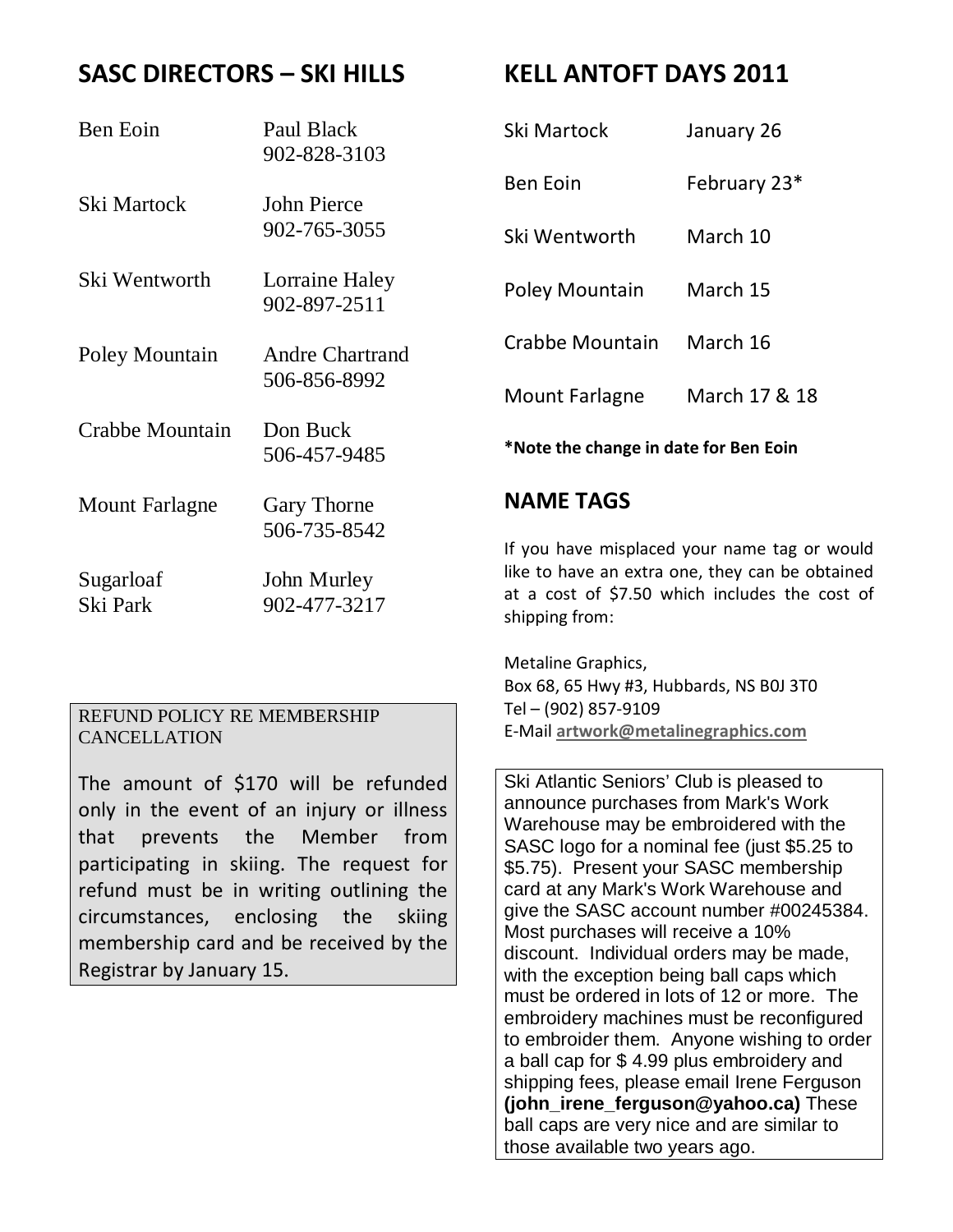## **SKI INSTRUCTIONS**

Ski instruction is provided for SASC members at most of our participating ski hills on a regular basis. The instructors volunteer their time to make sure everyone has a safe and enjoyable time on the hill. This year our helpful CSIA instructors are as follows:

| Ski Hill         | <b>Instructors</b>                         | Day   | <b>Meeting Place</b>       |
|------------------|--------------------------------------------|-------|----------------------------|
| Ski Ben Eoin     | Les Elworthy<br>Jim Melanson<br>Vern Walsh | Wed.  | Top of Chair               |
| Ski Martock      | Johanna Redden                             | Wed.  | In Front of Racks          |
| Ski Wentworth    | <b>Jim Martin</b><br>Dan Stewart           | Thur. | <b>Bottom of the Chair</b> |
| Ski Poley        | Jerry Doyle<br>Sandy Hogan                 | Thur. | Inside Lodge               |
| Ski Crabbe       | Ray Kaine<br><b>Tony Little</b>            | Tues. | Lodge                      |
| Ski Mt. Farlagne | Lloyd Gagnon                               | Thur. | To be determined           |

Check at your hill for the time of the lesson.

#### **COOL TIPS BY JIM MARTIN**

Well, its time to get out the boards and head for the hills for another ski season. Here are some ideas for your first day out.

- 1.0 Get your skis out a few days early and clean off the old wax. Then apply a few coats of new wax to start the season.
- 2.0 For you first day out start with short runs and then gradually increase the distance between stops.
- 3.0 Breathe deeply as you ski to take in lots of oxygen to feed those leg muscles.
- 4.0 Keep hydrated by drinking lots of water. You might have to stop a bit more often but you will not become tired as quickly.
- 5.0 Review the Skiers Responsibility Code.
- 6.0 As you work on your technique and recall pointers you may have received the previous season remember to concentrate on only one thing at a time for each run.